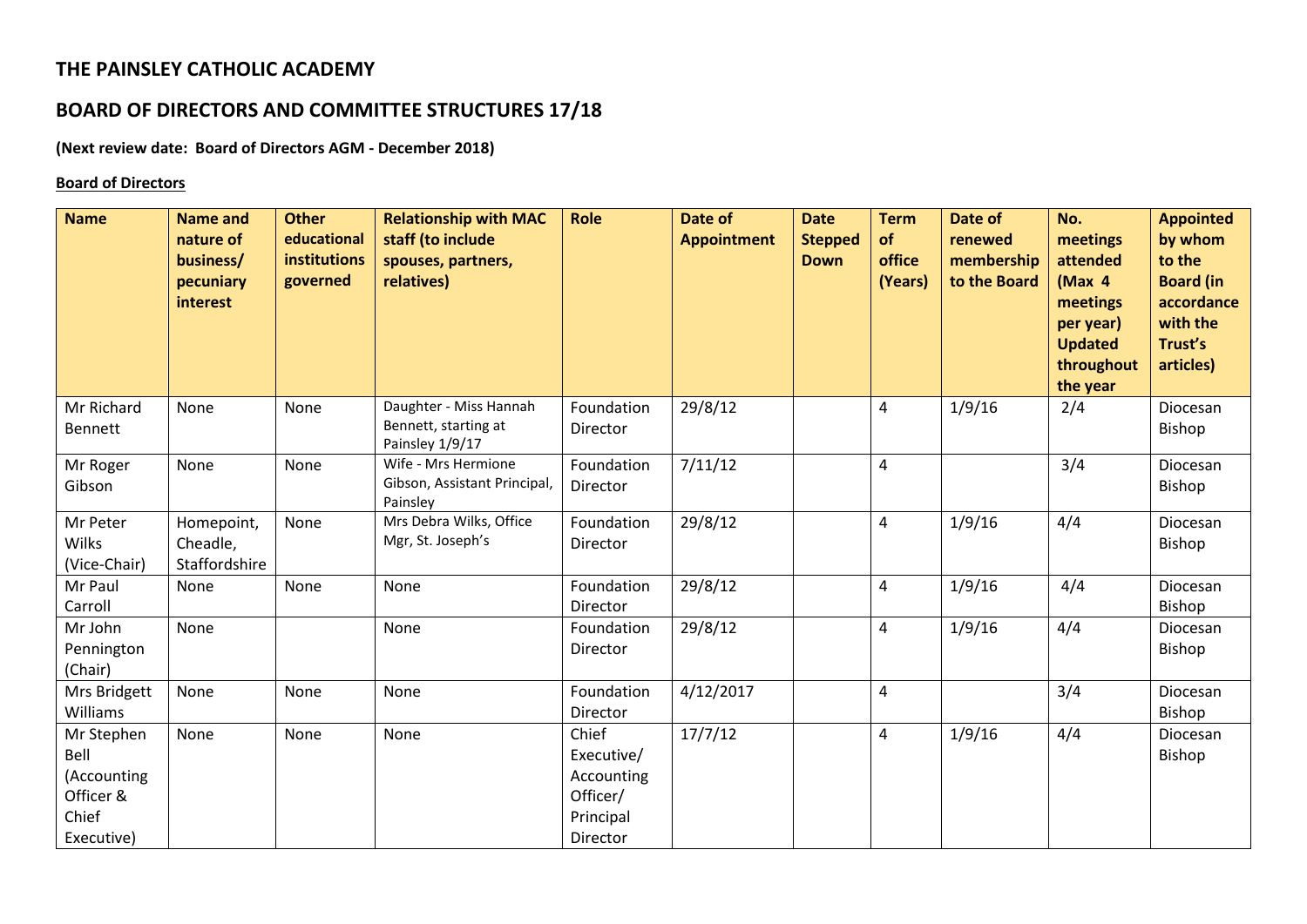| Mrs Sandra<br>Mills     | None | None | None                                                                                                                                                                                             | <b>Staff Director</b>  | 29/8/12                                |         | 4                       | 1/9/16                | 4/4               | Staff<br>elected             |
|-------------------------|------|------|--------------------------------------------------------------------------------------------------------------------------------------------------------------------------------------------------|------------------------|----------------------------------------|---------|-------------------------|-----------------------|-------------------|------------------------------|
| Mrs Claire<br>Tomlinson | None | None | None                                                                                                                                                                                             | <b>Staff Director</b>  | 7/12/15                                |         | $\overline{\mathbf{4}}$ |                       | 4/4               | Staff<br>elected             |
| Mr Brian<br>Hutchinson  | None | None | None                                                                                                                                                                                             | Parent<br>Director     | 8/12/14                                |         | $\overline{4}$          |                       | 3/4               | Parent<br>elected            |
| Mr Jason<br>Holt        | None | None | None                                                                                                                                                                                             | Parent<br>Director     | 31/10/16                               |         | $\overline{4}$          |                       | 4/4               | Parent<br>elected            |
| Mrs Joanne<br>Bradbury  | None | None | Son - Mr Callum Bradbury,<br>Teacher of Business, G & T<br>Lead and Business Support<br>Co-ordinator                                                                                             | Company<br>Secretary   | 29/8/12                                |         | 4                       | 1/9/16                | 4/4               | Board of<br><b>Directors</b> |
| Mr Jonathan<br>Dudley   | None | None | Wife - Mrs Liesl Dudley,<br>Office Mgr, St. Filumena's,<br>Mr David Richardson,<br>Pupil Premium Co-<br>ordinator, St. Filumena's,<br>Mrs Fiona Richardson,<br>Assistant Principal, St.<br>Giles | Foundation<br>Director | 1/9/12                                 | 15/3/17 | $\overline{4}$          | 1/9/16                | Resigned          | Diocesan<br>Bishop           |
| Mr Kenneth<br>Wright    | None | None | None                                                                                                                                                                                             | Parent<br>Director     | 29/8/12<br>(stepped<br>down<br>31/8/16 | 31/8/16 | $\overline{4}$          | <b>Not</b><br>renewed | Not<br>applicable | Parent<br>elected            |
| Mrs Dorothy<br>Lowe     | None | None | None                                                                                                                                                                                             | Foundation<br>Director | 29/8/12                                | 14/9/17 | $\overline{4}$          | 1/9/16                | Resigned          | Diocesan<br>Bishop           |
| Fr. Michael<br>Dolman   | None | None | None                                                                                                                                                                                             | Foundation<br>Director | 8/12/14                                | 31/8/17 | $\overline{4}$          |                       | Resigned          | Diocesan<br><b>Bishop</b>    |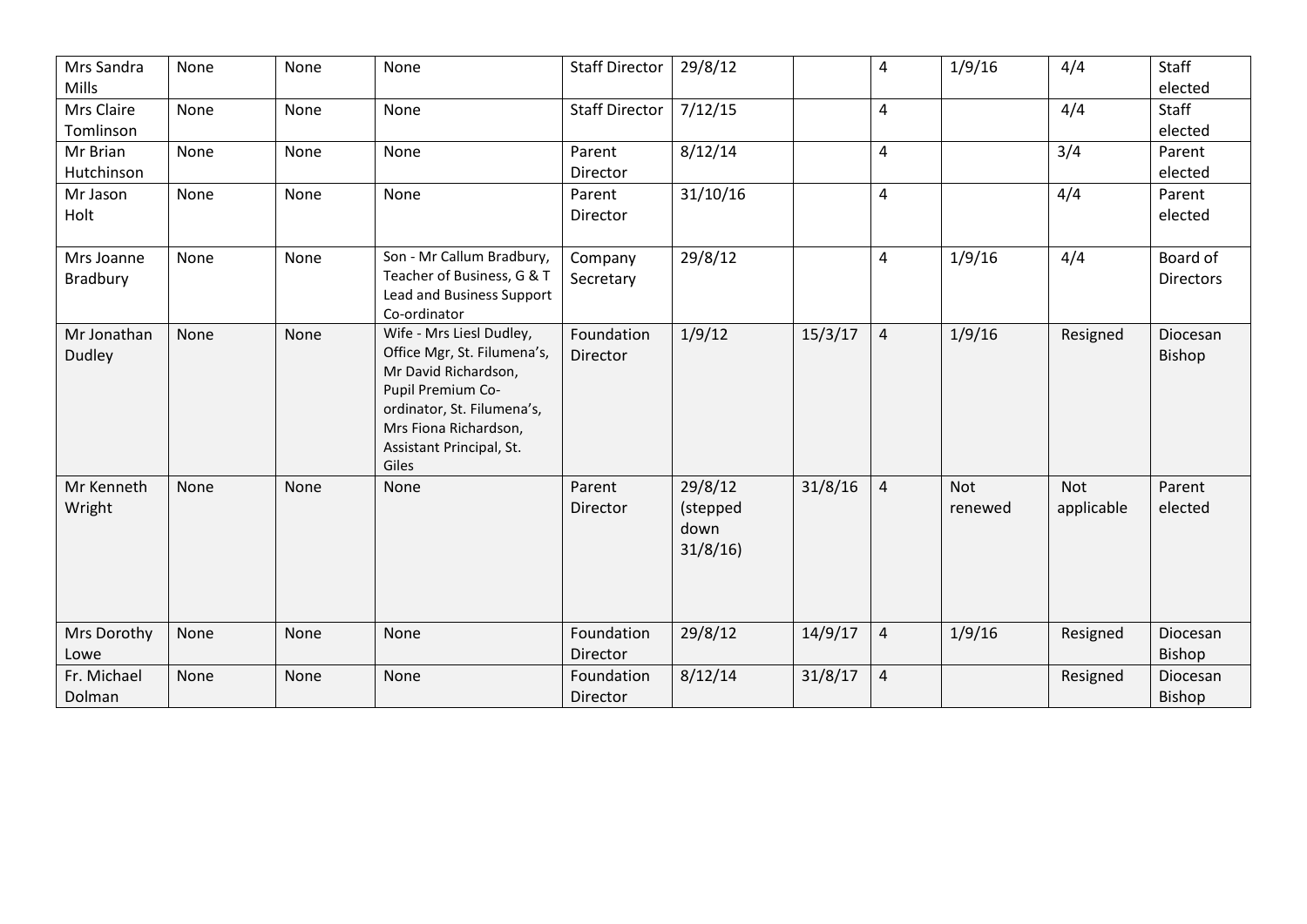#### **Committee membership 2017/18:**

| <b>Committee</b>                 | <b>Director</b>                             | <b>Attendance</b>    |  | <b>Committee</b>             |               | <b>Director</b>         | <b>Attendance</b>      |                        |  |
|----------------------------------|---------------------------------------------|----------------------|--|------------------------------|---------------|-------------------------|------------------------|------------------------|--|
| Mission & Strategy               | Mr Stephen Bell                             | 3/3                  |  | Admissions                   |               | Mr Paul Carroll (Chair) |                        | 1/1                    |  |
|                                  | Mr Roger Gibson                             | 3/3                  |  |                              |               |                         | Mrs Claire Tomlinson   |                        |  |
|                                  | Mr John Pennington                          | 3/3                  |  |                              |               | Mr Roger Gibson         |                        | 1/1                    |  |
|                                  | Mr Peter Wilks                              | 3/3                  |  |                              |               | Mr John Pennington      | 1/1                    |                        |  |
|                                  | Mrs Joanne Bradbury                         | 3/3                  |  |                              |               | Mr Stephen Bell         |                        | 1/1                    |  |
|                                  | <b>Mrs Clare Tomlinson</b>                  | 2/2                  |  |                              |               |                         |                        |                        |  |
|                                  | joined committee at 2 <sup>nd</sup> meeting |                      |  |                              |               |                         |                        |                        |  |
|                                  |                                             |                      |  |                              |               |                         |                        |                        |  |
| Resources                        | Mr Richard Bennett (Vice Chair)             | 2/2                  |  | Audit                        |               | Mr John Pennington      |                        | 1/1                    |  |
|                                  | Mr Stephen Bell                             | 2/2                  |  |                              |               | Mr Paul Carroll (Chair) |                        | 1/1                    |  |
|                                  | Mr John Pennington                          | 1/2                  |  |                              |               | Mr Peter Wilks          |                        | 1/1                    |  |
|                                  | Mrs Joanne Bradbury                         | 2/2                  |  |                              |               | Mr Stephen Bell         | 1/1                    |                        |  |
|                                  | Mr Jason Holt                               | 2/2                  |  |                              |               | Mrs Joanne Bradbury     |                        | 1/1                    |  |
|                                  | Mrs Bridgett Williams appointed 4/12/17     | 1/2                  |  |                              |               |                         |                        |                        |  |
|                                  |                                             |                      |  |                              |               |                         |                        |                        |  |
| <b>Standards &amp; Provision</b> | Mr Stephen Bell                             | 3/3                  |  | <b>Link Directors</b>        |               |                         | <b>Role</b>            |                        |  |
| (All Directors &                 | Mr John Pennington                          | 2/3                  |  | Mr Roger Gibson              |               |                         |                        | Safeguarding & Prevent |  |
| Principals)                      | Mrs Sandra Mills                            | 3/3                  |  | Mr Peter Wilks               |               |                         | Health & Safety        |                        |  |
|                                  | Mr Brian Hutchinson                         | 2/3                  |  | Mr Jason Holt                |               |                         | Equality               |                        |  |
|                                  | Mr Roger Gibson (Chair)                     | 3/3                  |  | Mrs Sandra Mills             |               |                         | <b>SEND</b>            |                        |  |
|                                  | Mr Jason Holt                               | 3/3                  |  | Mr Richard Bennett           |               |                         | Training & Development |                        |  |
|                                  | Mr Paul Carroll                             | 3/3                  |  | Mr Brian Hutchinson          |               |                         | <b>Pupil Premium</b>   |                        |  |
|                                  | Mr Peter Wilks                              | $\overline{3}/3$     |  | Mr Peter Wilks               |               |                         | St Giles'              |                        |  |
|                                  | Mr Richard Bennett                          | 2/3                  |  | Mr Paul Carroll              |               |                         | Faber                  |                        |  |
|                                  | Mrs Bridgett Williams                       | 3/3                  |  | <b>Mrs Bridgett Williams</b> |               |                         | St Joseph's            |                        |  |
|                                  | Mrs Anne Green (Faber)                      | 3/3                  |  | Mr Stephen Bell              |               |                         | St Mary's              |                        |  |
|                                  | Mr Tony Wretham (St Thomas')                | 3/3<br>Mr Jason Holt |  |                              | St Filumena's |                         |                        |                        |  |
|                                  | Mrs Gill Wretham (St Mary's/St Giles')      | 3/3                  |  | Mr Roger Gibson              |               |                         | St Thomas'             |                        |  |
|                                  | Mrs Sareta Bailey (St Giles')               | 3/3                  |  |                              |               |                         |                        |                        |  |
|                                  | Mrs Louise Sassi (St Joseph's)              | 2/3                  |  |                              |               |                         |                        |                        |  |
|                                  | Mrs Claire Tomlinson (St Filumena's)        | 3/3                  |  |                              |               |                         |                        |                        |  |

| <b>Director</b>                             | <b>Attendance</b> | <b>Committee</b> | <b>Director</b>         | <b>Attendance</b> |
|---------------------------------------------|-------------------|------------------|-------------------------|-------------------|
| Mr Stephen Bell                             | 3/3               | Admissions       | Mr Paul Carroll (Chair) | 1/1               |
| Mr Roger Gibson                             | 3/3               |                  | Mrs Claire Tomlinson    | 1/1               |
| Mr John Pennington                          | 3/3               |                  | Mr Roger Gibson         | 1/1               |
| Mr Peter Wilks                              | 3/3               |                  | Mr John Pennington      | 1/1               |
| Mrs Joanne Bradbury                         | 3/3               |                  | Mr Stephen Bell         | 1/1               |
| Mrs Clare Tomlinson                         | 2/2               |                  |                         |                   |
| joined committee at 2 <sup>nd</sup> meeting |                   |                  |                         |                   |
|                                             |                   |                  |                         |                   |
| Mr Richard Bennett (Vice Chair)             | 2/2               | Audit            | Mr John Pennington      | 1/1               |
| Mr Stephen Bell                             | 2/2               |                  | Mr Paul Carroll (Chair) | 1/1               |
| Mr John Pennington                          | 1/2               |                  | Mr Peter Wilks          | 1/1               |
| Mrs Joanne Bradbury                         | 2/2               |                  | Mr Stephen Bell         | 1/1               |
| Mr Jason Holt                               | 2/2               |                  | Mrs Joanne Bradbury     | 1/1               |
| Mrs Bridgett Williams appointed 4/12/17     | 1/2               |                  |                         |                   |
|                                             |                   |                  |                         |                   |

| 3/3 | <b>Link Directors</b> | <b>Role</b>            |
|-----|-----------------------|------------------------|
| 2/3 | Mr Roger Gibson       | Safeguarding & Prevent |
| 3/3 | Mr Peter Wilks        | Health & Safety        |
| 2/3 | Mr Jason Holt         | Equality               |
| 3/3 | Mrs Sandra Mills      | <b>SEND</b>            |
| 3/3 | Mr Richard Bennett    | Training & Development |
| 3/3 | Mr Brian Hutchinson   | <b>Pupil Premium</b>   |
| 3/3 | Mr Peter Wilks        | St Giles'              |
| 2/3 | Mr Paul Carroll       | Faber                  |
| 3/3 | Mrs Bridgett Williams | St Joseph's            |
| 3/3 | Mr Stephen Bell       | St Mary's              |
| 3/3 | Mr Jason Holt         | St Filumena's          |
| 3/3 | Mr Roger Gibson       | St Thomas'             |
| 3/3 |                       |                        |
| 2/3 |                       |                        |
| 3/3 |                       |                        |
|     |                       |                        |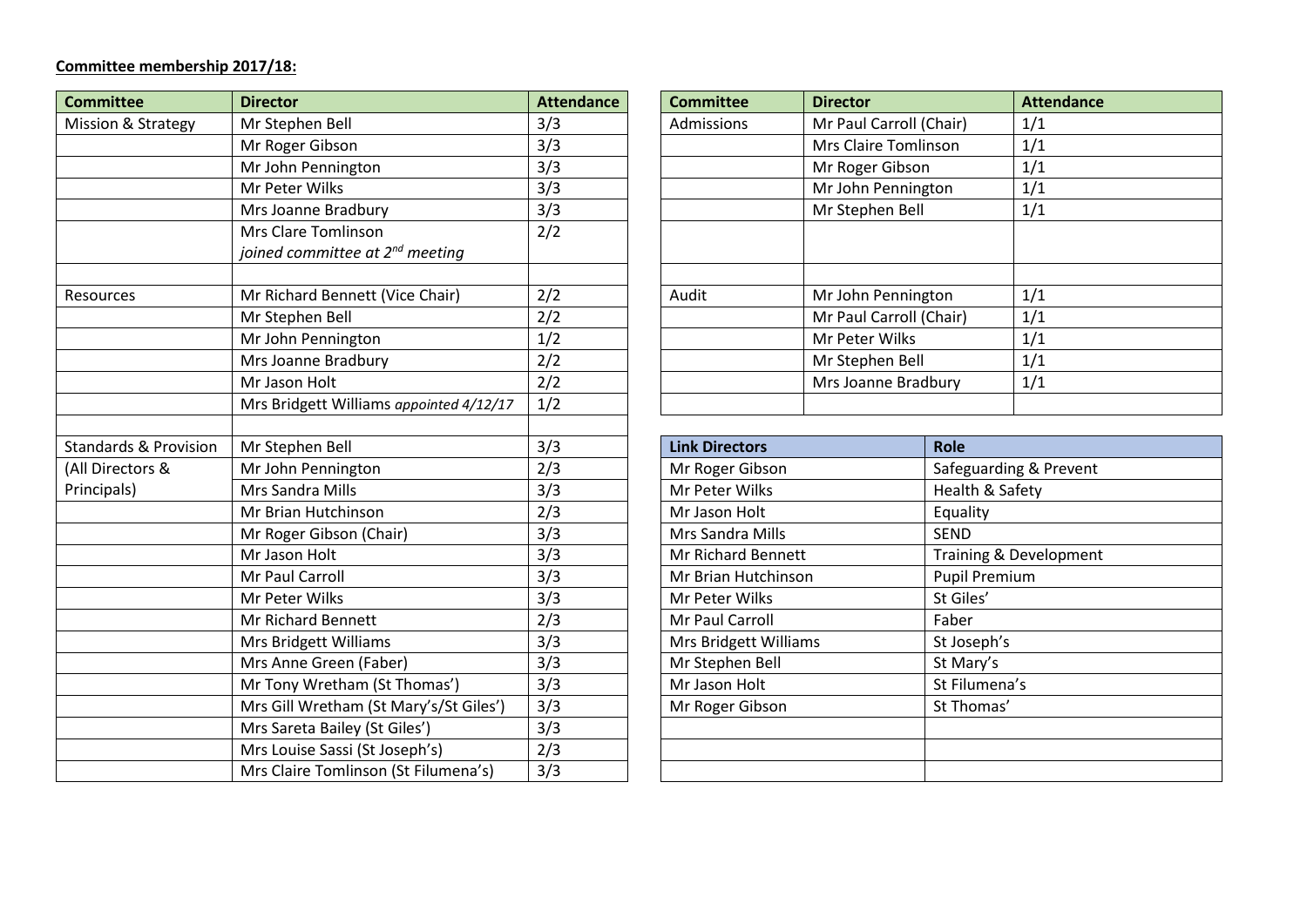## **PAINSLEY ACADEMY COMMITTEE STRUCTURE 17/18**

| <b>PAINSLEY</b><br><b>ACADEMY</b><br><b>COMMITTEE</b><br><b>STRUCTURE</b><br><b>16/17 Name</b> | <b>Name and</b><br>nature of<br>business/<br>pecuniary<br>interest | <b>Other</b><br>educational<br>institutions<br>governed | <b>Relationship</b><br>with MAC staff<br>(to include<br>spouses,<br>partners,<br>relatives) | Role                         | <b>Date</b><br>appointed | <b>Date</b><br>stepped<br>down | <b>Term of</b><br>office<br>(Years) | <b>Date</b><br>renewed<br>membership<br>to the<br><b>Academy</b><br>committee | <b>Number of</b><br>meetings<br>attended.<br><b>Updated</b><br>5/2/18 | <b>Appointed by</b><br>whom (in<br>accordance<br>with the Trust's<br>articles) |
|------------------------------------------------------------------------------------------------|--------------------------------------------------------------------|---------------------------------------------------------|---------------------------------------------------------------------------------------------|------------------------------|--------------------------|--------------------------------|-------------------------------------|-------------------------------------------------------------------------------|-----------------------------------------------------------------------|--------------------------------------------------------------------------------|
| Mr Stephen<br>Bell<br>(Accounting<br>Officer & Chief<br>Executive)                             | None                                                               | <b>None</b>                                             | None                                                                                        | Principal<br>Director        | 1/9/12                   |                                | 4                                   | 1/9/16                                                                        | 3/3                                                                   | Diocesan Bishop                                                                |
| Mr John<br>Pennington                                                                          | None                                                               |                                                         | <b>None</b>                                                                                 | Foundation<br>Representative | 1/9/12                   |                                | $\overline{4}$                      | 1/9/16                                                                        | 3/3                                                                   | Diocesan Bishop                                                                |
| Mr Paul Carroll                                                                                | None                                                               | None                                                    | None                                                                                        | Foundation<br>Representative | 1/9/12                   |                                | $\overline{4}$                      | 1/9/16                                                                        | 3/3                                                                   | Diocesan Bishop                                                                |
| Mr Shail<br>Chauhan                                                                            | None                                                               | None                                                    | None                                                                                        | Elected parent               | 25/5/16                  |                                | $\overline{4}$                      |                                                                               | 3/3                                                                   | <b>Elected Parent</b>                                                          |
| Mrs Hermione<br>Gibson                                                                         | None                                                               | None                                                    | Husband - Mr<br>Roger Gibson<br>Director on<br>Painsley Board of<br><b>Directors</b>        | <b>Elected staff</b>         | 7/3/13                   |                                | $\overline{4}$                      |                                                                               | N/A                                                                   | Elected staff                                                                  |
| Mr Richard<br>McCusker                                                                         | None                                                               | None                                                    | Wife - Mrs Judith<br>McCusker,<br>History teacher                                           | Elected staff                | 25/5/16                  |                                | $\overline{4}$                      |                                                                               | 1/3                                                                   | <b>Elected Staff</b>                                                           |
| Mr Tim<br>O'Sullivan                                                                           | None                                                               | None                                                    | None                                                                                        | Foundation<br>Representative | 1/9/12                   |                                | $\overline{4}$                      | 1/9/16                                                                        | 2/3                                                                   | Diocese                                                                        |
| Mr Peter Wilks<br>(Chair)                                                                      | Director,<br>Homepoint,<br>Cheadle,<br>Staffordshire               | None                                                    | Wife - Mrs Debra<br>Wilks, Office Mgr,<br>St. Joseph's                                      | Foundation<br>Representative | 1/9/12                   |                                | $\overline{4}$                      | 1/9/16                                                                        | 3/3                                                                   | Diocesan Bishop                                                                |
| Mrs Joanne<br>Sacker                                                                           |                                                                    | None                                                    | None                                                                                        | Elected parent               | 25/1/18                  |                                | $\overline{4}$                      | N/A                                                                           | 2/2                                                                   | Elected parent                                                                 |
| Mr Jonathan<br><b>Dudley</b>                                                                   | None                                                               | Non                                                     | Wife - Mrs Liesl<br>Dudley, Office Mgr,                                                     | Foundation<br>Representative | 1/9/12                   | 15/3/17                        | $\overline{4}$                      | 1/9/16                                                                        | Resigned                                                              | Diocesan Bishop                                                                |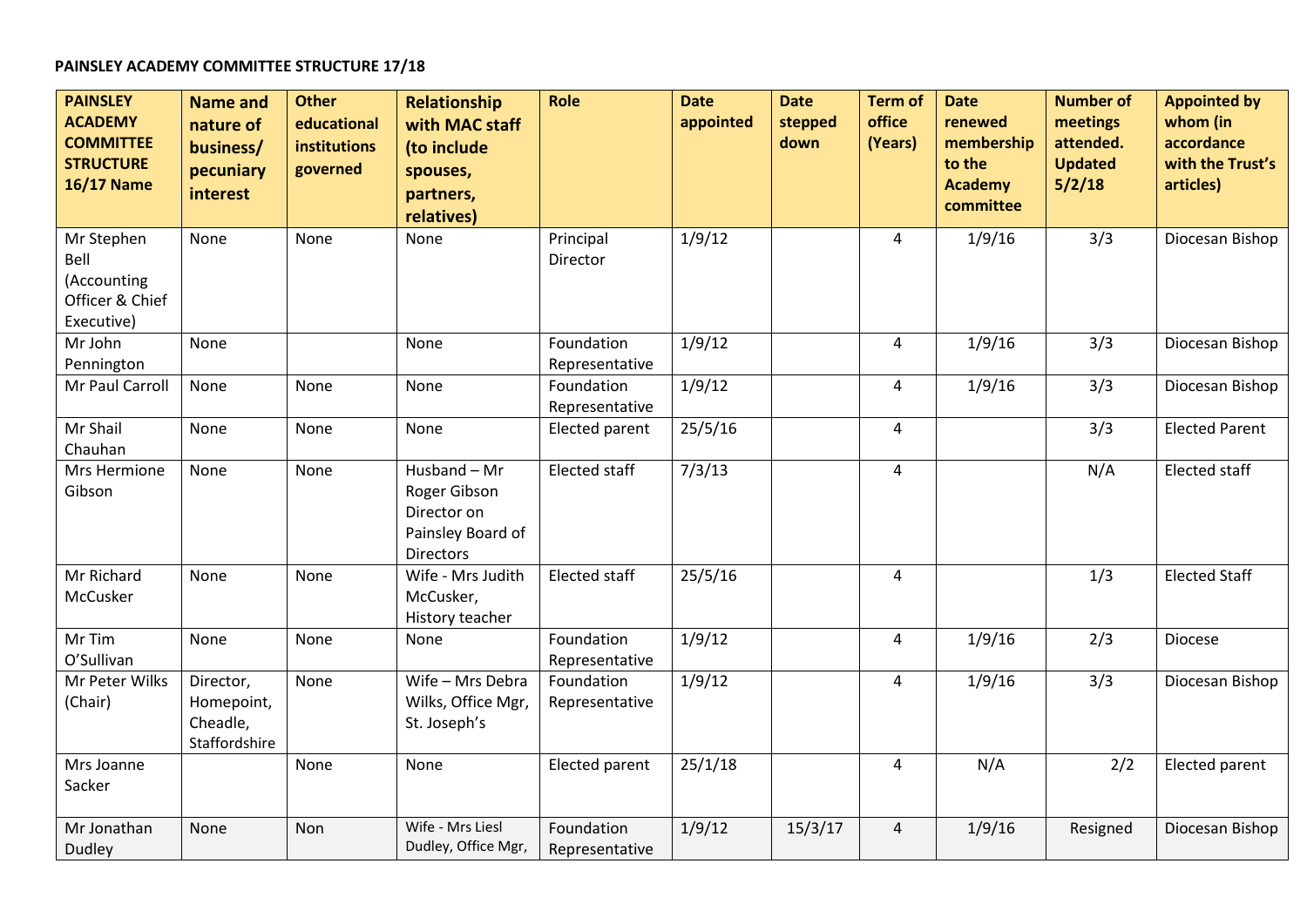|                |      |      | St. Filumena's, Mr   |                |        |   |             |            |                 |
|----------------|------|------|----------------------|----------------|--------|---|-------------|------------|-----------------|
|                |      |      | David Richardson,    |                |        |   |             |            |                 |
|                |      |      | Pupil Premium Co-    |                |        |   |             |            |                 |
|                |      |      | ordinator, St.       |                |        |   |             |            |                 |
|                |      |      | Filumena's and Mrs   |                |        |   |             |            |                 |
|                |      |      | Fiona Richardson,    |                |        |   |             |            |                 |
|                |      |      | Assistant Principal, |                |        |   |             |            |                 |
|                |      |      | St. Giles            |                |        |   |             |            |                 |
| Mrs Veronica   | None | None | None                 | Foundation     | 1/9/12 | 4 | Not renewed | Not        | Diocese         |
| Johnston-Jones |      |      |                      | Representative |        |   |             | applicable |                 |
| Jim Bird       | None | None | None                 | Foundation     | 1/9/12 | 4 | Not renewed | Not        | Diocesan Bishop |
|                |      |      |                      | Representative |        |   |             | applicable |                 |

## **Remit of the above Strategic committees:**

# **BOARD OF DIRECTORS**

## **Functions**

• The Company's object is specifically restricted to the following: to advance for the public benefit education in the United Kingdom, in particular but without prejudice to the generality of the foregoing by establishing, maintaining, carrying on, managing and developing Catholic schools designated as such offering a broad and balanced curriculum and conducted as Catholic Schools in accordance with the Code of Canon Law of the Latin Church from time to time and the doctrinal, social and moral teachings of the Catholic Church from time to time and following the directives and policies issued by the Diocesan Bishop to ensure that the formation, governance and education of the Academies is based on the principles of Catholic doctrine, and at all times serving as a witness to the Catholic faith in Our Lord Jesus Christ.

The Board of Directors are responsible for:

- Ensuring clarity of vision, ethos and strategic direction;
- Holding the Principals to account for the educational performance of the school and its pupils; and
- Overseeing the financial performance of the school and making sure its money is well spent

## **MISSION AND STRATEGY COMMITTEE**

**Functions**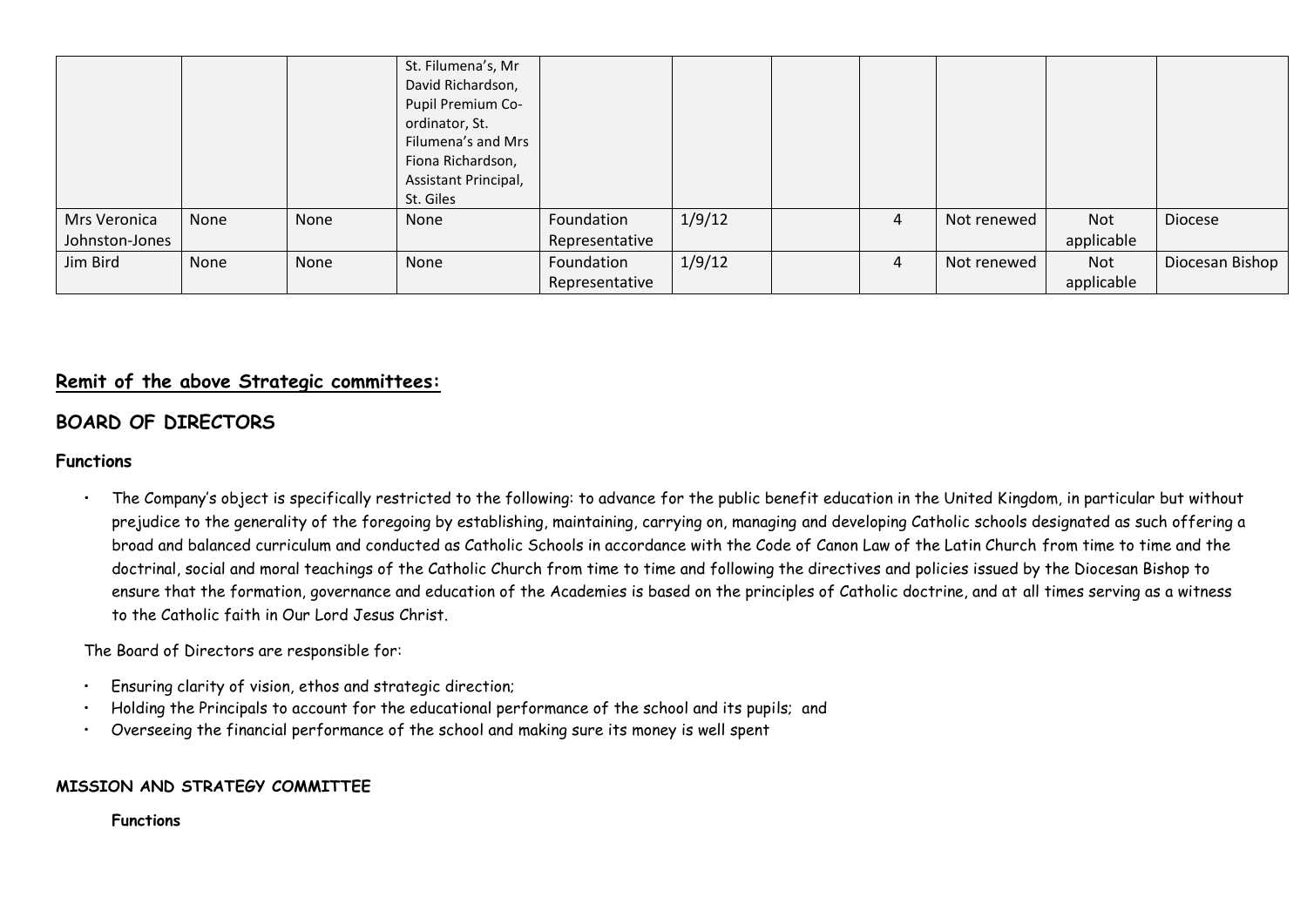- secure the Catholic education of the Academy's students, ensuring that the Academy fulfils its role in making Christ known, assisting the Church in its mission, assisting parents in the education and religious formation of their children, being of service to the local Church and to society
- receive feedback from the Accounting Officer of his/her work across the Academy and review developments
- plan for succession planning across the Academy and monitor staff development processes including performance management
- monitor the impact of coaching and mentoring between staff of the Academy
- monitor the impact of programmes for the role of the middle leader
- review transition arrangements
- receive feedback from the regular joint meetings with the Principals
- review the effectiveness of cross-school networking at all levels of staffing and the exchange of best-practice to the benefit of all children
- monitor, evaluate and review the Academy Development Plan and individual academy development plans
- review the effectiveness of strategic governance
- monitor the impact of staff deployment decisions across the Academy, e.g., ICT technicians etc.
- monitor Academy-wide policies and ensure that these are regularly reviewed and updated, and that the Directors are fully involved in the process.
- monitor, evaluate and review the effects of the policies, priorities and targets on standards and quality, and recommend any follow-up action as may be necessary.
- participate in Academy self-evaluation processes including reviewing SEFs (or equivalent)
- ensure safeguarding procedures are in place across the federation

## **STANDARDS AND PROVISIONS COMMITTEE**

#### **Functions**

- Review the impact of the curriculum across the Academy in terms of upholding the Catholic ethos of the schools, suitability for teaching and learning and meeting the requirements of the National Curriculum, assessment and reporting requirements.
- Review the quality of teaching and learning across the Academy and consider strategies for development
- Monitor, evaluate and review data tracking procedures across the Academy and recommend strategies for development
- Monitor, evaluate and review the impact of inclusion strategies across the Academy including reports on exclusions, rewards' policies etc.
- Monitor the Academy's role within the local community.

## **RESOURCES COMMITTEE**

#### **Functions**

To ensure value for money is obtained across the Academy in all areas.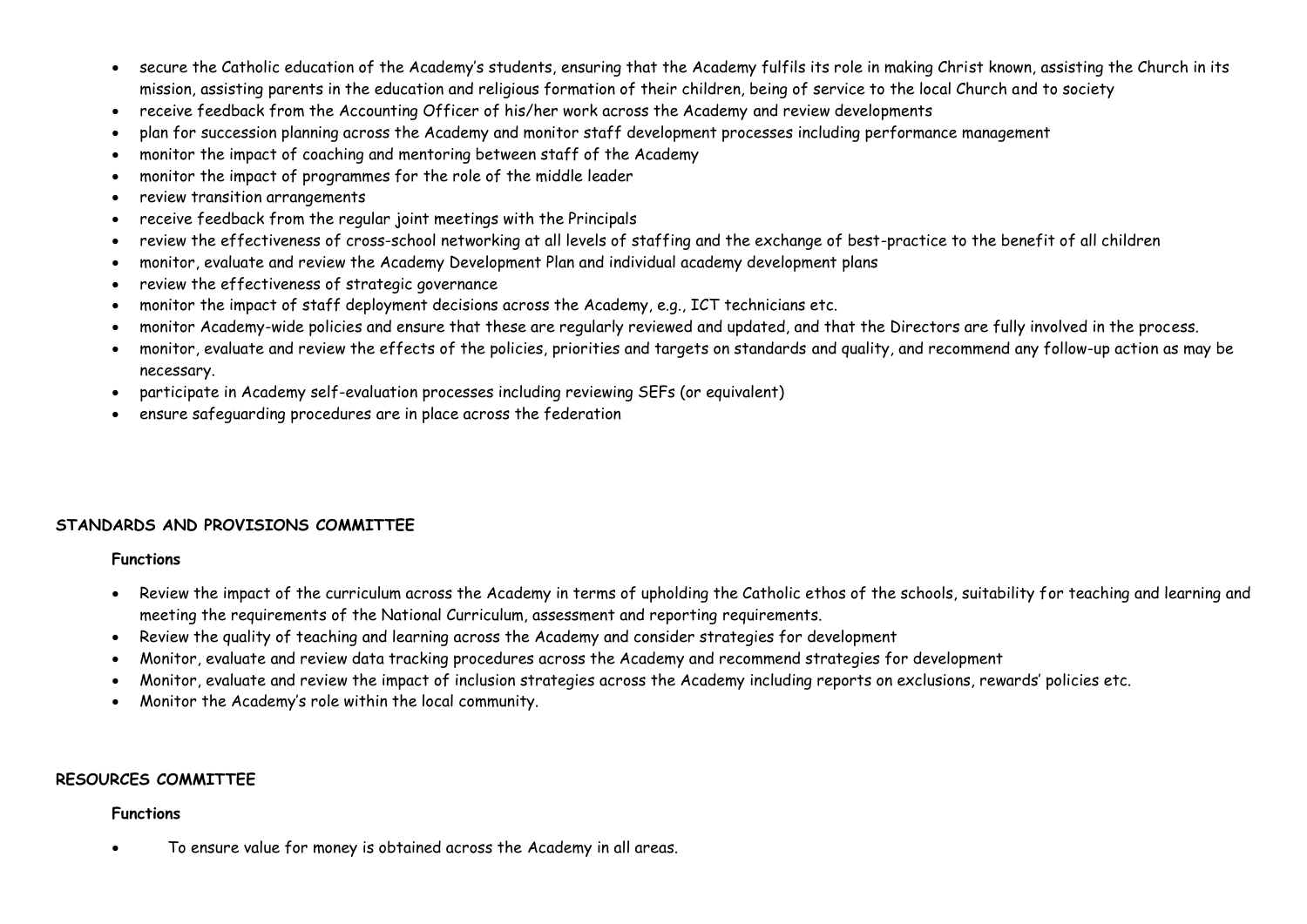- To prepare such financial reports and proposals as may be required by the Directors and the EFA
- To consider a draft budget for the year based on priorities in the Academy and individual academy development plans
- To monitor the budgets and reports on behalf of the full Directors
- To determine the financial delegation to be made to the Principals
- To approve virement within agreed limits
- To respond to auditor's comments
- To ensure we comply with financial regulations as set out by Company Law
- To report on actions necessary to maintain the premises (land and buildings) in a satisfactory state of appearance and repair
- To ensure the accounting system for any non-official funds are sufficiently strong so that mis-use or error are detected (as determined by the financial policies)
- Regular consideration of Health and Safety issues associated with the buildings/sites

## **ADMISSIONS COMMITTEE**

#### **Functions**

- To make recommendations to the Full Directors on Admissions.
- To consider matters relating to the management of students, including issues of discipline/behaviour.
- To prepare promotional material relating to the schools and liaise with press and promotional sources.
- To prepare programmes of liaison and integration within the Academy, parishes and political institutions.
- To secure linkages with employers and sponsors.
- To investigate and monitor appropriate aspects of the catchment community.
- To consider, when appropriate, an admissions policy for students to the school and make recommendations to the full body.

The Audit Committee is an advisory body with no executive powers. However, it is authorised by the board to investigate any activity within its terms of reference, and to seek any information it requires from staff, who are requested to co-operate with the Committee in the conduct of its inquiries. Requests for work, and reports received, from internal audit will be channelled through the Accounting Officer, to whom the Internal Auditors and Responsible Officer reports. The Audit Committee is authorised to obtain independent professional advice if it considers this necessary.